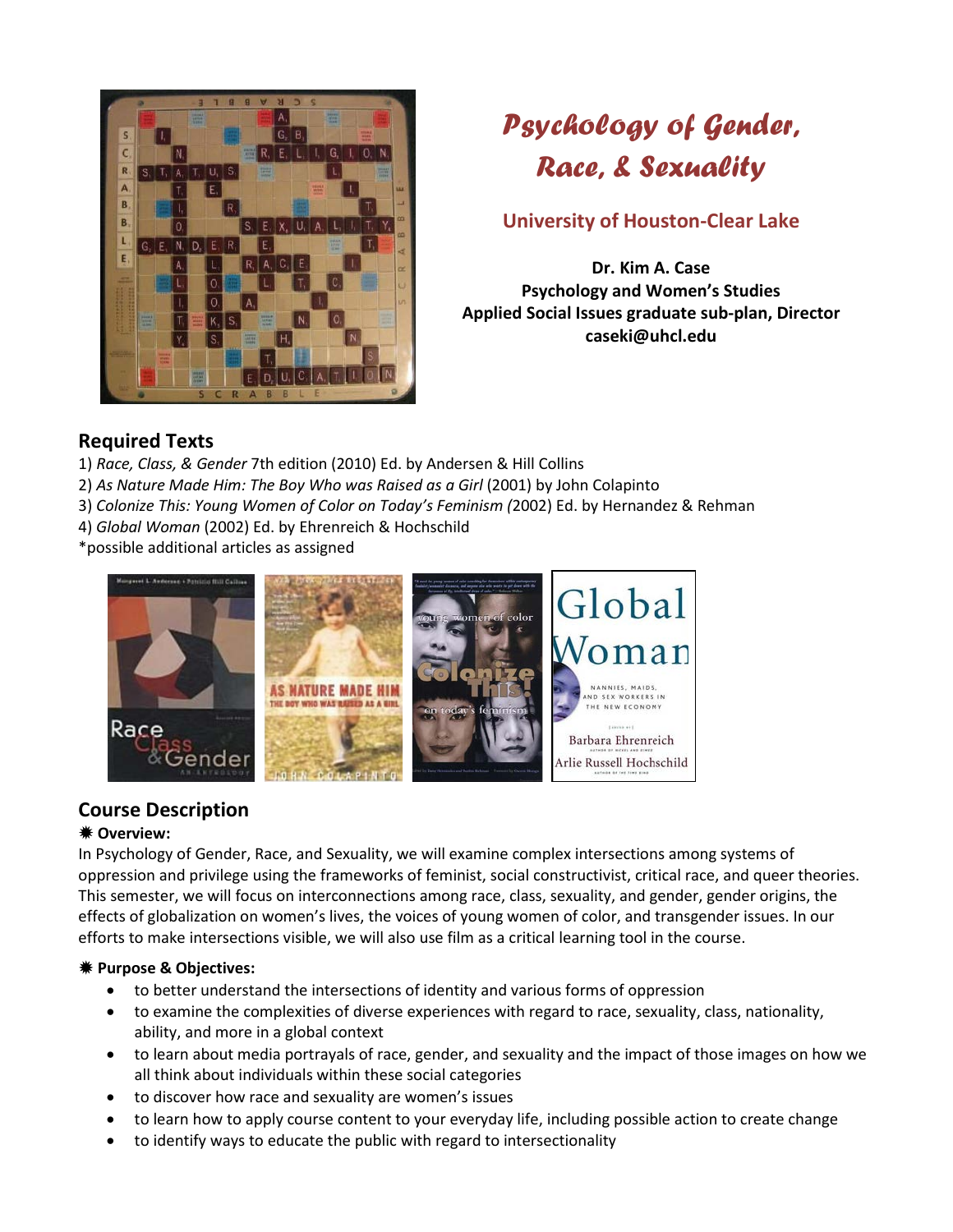#### **Intersectional Theory:**

The lens of intersectionality provides a new framework for:

- making connections across/within forms of oppression and privilege
- identifying the complexity of social identity & the consequences of social location in the matrix of oppression
- examining the systems of power that support and perpetuate oppression based on race, class, gender, sexuality, and more.

#### **Feminist Framework:**

Academic feminism seeks to accomplish the following goals:

- to make visible the invisible social forces that perpetuate oppression;
- To challenge sexist, racist, heterosexist, and classist stereotypes and representations;
- To render unthinkable and ineffective those ideological systems that hold these oppressions in place; and
- To transform oppressive institutions from tools of discriminatory practices into peaceful, compassionate, and educational practices.
- Academic feminism, as it will be applied here in this classroom, is NOT about male bashing. While men's participation in this framework of thinking is as necessary as women's, this course is unique in that it includes various forms of feminist knowledge.

#### **Critical Race Theory:**

Critical race theory, originating in critical law studies, later gave rise to critical white studies as an examination of whiteness and white privilege. Critical race theory:

- conceptualizes racism is an ingrained feature of the American landscape that appears natural to those within the society.
- uses non-traditional academic tools such as story-telling and narratives to analyze racial myths, racial assumptions, and the social construction of reality. Critical race theory aims to construct a different reality through recognition of the experiential knowledge of people of color.
- calls for a critical analysis of racism within liberalism and for contextual and historical analysis of law and society.

#### **Queer Theory:**

Queer theory, queer studies, and LGBT studies developed pathways for critical deconstructions of social expectations, norms, and roles with regard to sexuality and gender identity/expression. Queer theory helps scholars:

- examine the social construction of sexual identity and expression of sexuality
- emphasize the distinction between unique concepts of sexual orientation and gender identity
- conceptualize sexuality as fluid, rather than rigid and fixed across the lifespan
- question heteronormativity, heterosexual privilege, gender-conforming norms

## **Course Requirements:**

**Total Points:** There are 500 possible points to be earned for this course.

**Response Papers:** You will earn up to 50 points of your final grade by completing 4 response papers. Previous students rated these papers highly and reported they felt this requirement better prepared them for class and exams. You will choose any 4 weeks that we have assigned readings.

• The typed response paper (pasted directly into the discussion board in Blackboard) must consist of 2 perspective points from the readings (something you learned from the readings), an example of how something from the readings applies to your life, and one concrete example of how you can use the information in the readings to create social change. Your perspective points, personal application, and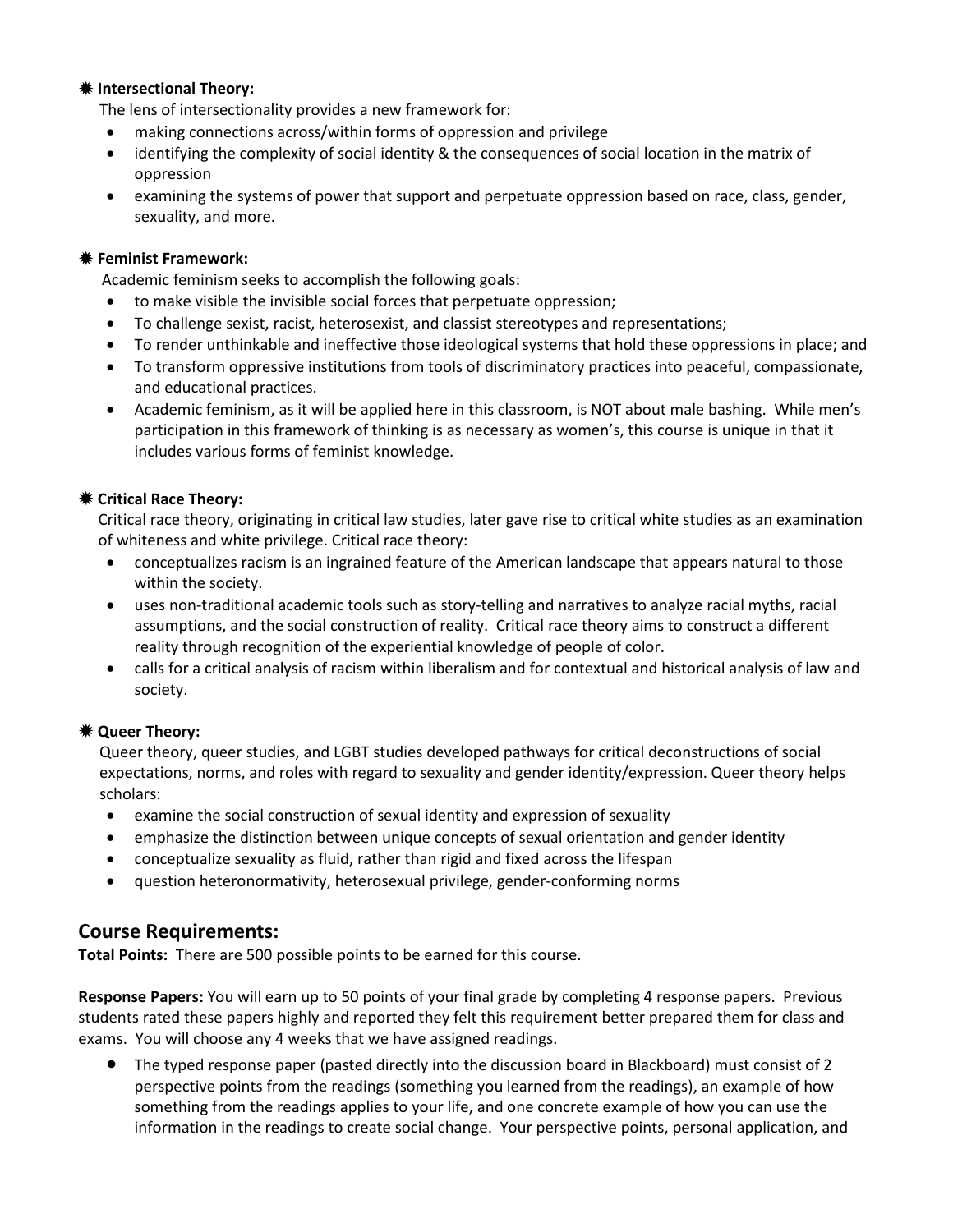action item should be designed to get class discussion going and show that you have read and comprehend the assigned materials for that week.

- Make sure the portions of the paper address at least 3 readings for the week (various essays and chapters assigned for the week). That means a paper with a perspective point chapter 1, a second on an essay from the anthology, a personal application from chapter 3, and an action item that ties them together would meet the requirements. Of course this is just one example of how a paper might look. Please mark each section of the paper clearly and list the 2 perspective points in bullet form.
- Only papers turned in on time pasted correctly into the correct discussion board the night before class by 11:45pm will be graded. Late papers will not be graded. Do not bring these papers to class, slide them under my door, leave them in my office mailbox, email them to me, etc. You are fully responsible for pasting your paper in the correct place on Blackboard. If you happen to submit the wrong paper or a draft version, that is what will be graded.
- Posting in the wrong place- Keep in mind that sending your paper to the wrong location (email, wrong week, or in "upload papers") means you did not turn it in at all. Think of it this way, you would not walk into a face-to-face class and say "I left my paper in the back of the room on the floor, didn't you get it?"
- After you post your paper, you will need to refresh your screen before your post will show up in the discussion board. Be sure not to paste it in several times because it will then show up as the same paper 3-4 times in the discussion board. If you want to make sure the post shows up, refresh or exit the course and go back in to check.

#### **Photovoice Assignment:**

- 90 point assignment.
- This approach, known as photovoice, has been used for several decades by social scientists, educators, and counselors to work with people and provide a space for individualized expression. When used as a methodological approach to working with marginalized communities, it can be a powerful way to gather perspective from people that are traditionally silenced. For example, a psychology professor once gave cameras to women immigrants from Taiwan living in a domestic violence shelter. She asked them to take pictures that represented who they were and their experiences as immigrant women.
- Your charge will be to take pictures over the next few weeks that captures your voice with regard to some aspect of intersectionality. Although all photovoice assignments must include intersectionality as a central focus, there are several ways you can approach this assignment. Examples:
	- o Photos that represent the intersections of your own various identities, including those that are associated with privilege and oppressed populations.
	- o Photos that attempt to illustrate intersectionality as a concept. You might take pictures of items, locations, and abstract images that would help others understand intersectional theory and the matrix of oppression and privilege.
	- o Photos that focus on one particular aspect of intersectionality or one particular social location. For example, a student might use the photovoice assignment to address experiences of disabled veteran women or perhaps lesbian and bisexual women of color.
- Each student will display and explain the photos taken as part of an in-class presentation. Powerpoint is the recommended format, but more creative solutions (such as a website) are welcome. Your presentation must be fully visible to all students in the class at once as you explain, so using a trifold table display will not work for this assignment.
- Your grade will be based on how well you make connections between intersectional theory, the readings from the course, and your explanations of the photos you present to the class.
- Visit the charity [www.photvoice.org](http://www.photvoice.org/) for inspiration!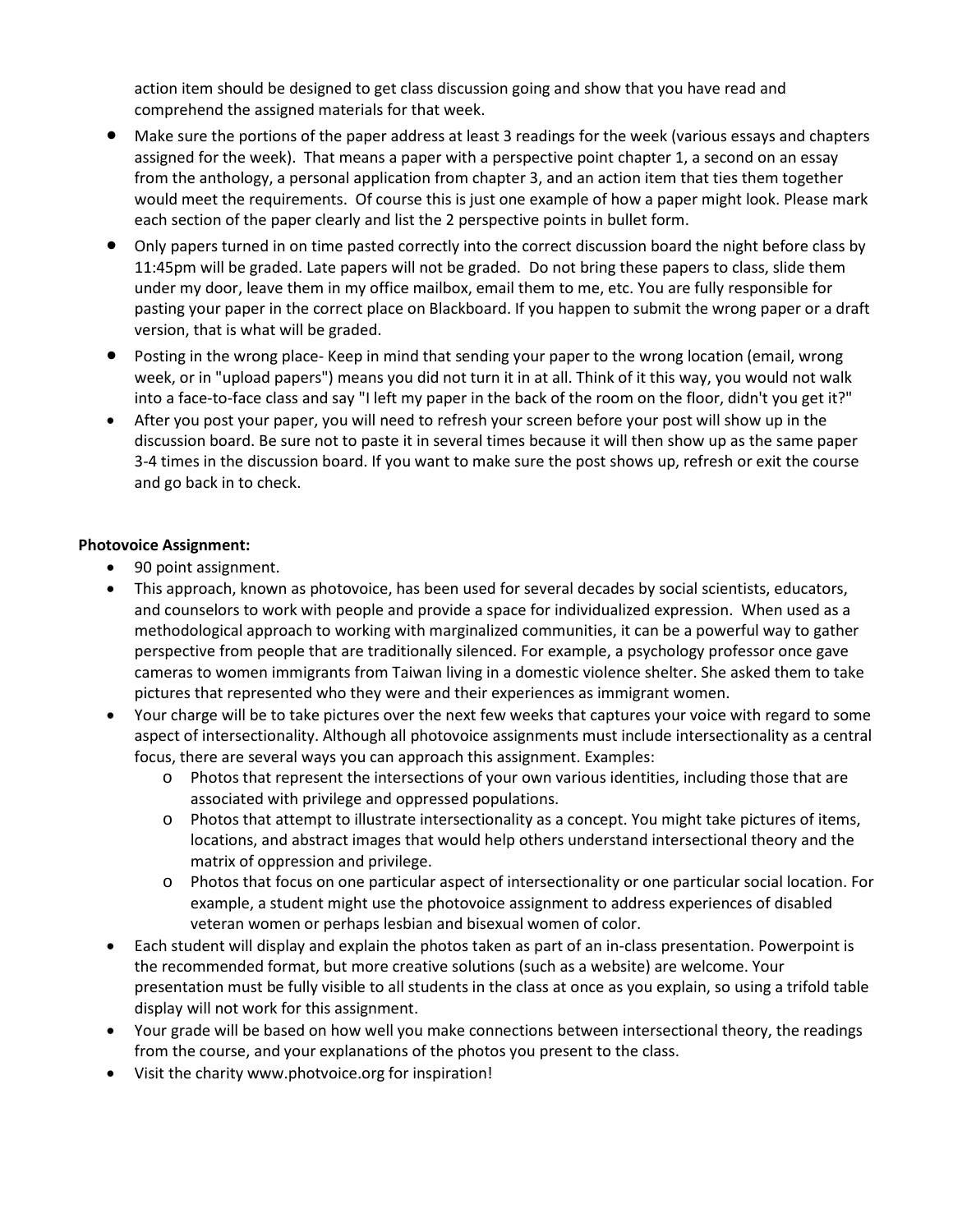#### **Midterm Exam:**

- $\gg$  The midterm exam is worth 100 points.
- $\geq$  The exam will allow you to showcase your ability to integrated theory and the readings you consumed thus far in the course. You will be given essays questions and provided ample time to produce your midterm exam paper. Of course the paper should reflect Master's level writing
- The exam will be take-home, but you are required to work alone, with no outside collaboration at all. Your completed exam will need to be turned in on Blackboard as a Microsoft Word document before the deadline (computer problems will be no excuse for lateness). The deadline may not fall on a class day, so you must make arrangements to have your exam in on time, even if that means turning it in early. Producing this midterm essay on your own also means not consulting with on campus resources such as the writing center. Although you may use such resources for other papers, this is an exam and must be produced by you alone. All work must be in your own words, not copied from any other source (such as the textbooks), and should demonstrate your ability to analyze the material beyond what the authors and the instructor presented. Be sure to consult information provided in this syllabus concerning plagiarism.
- **Grade Posting:** After the exam, I will post grades using Blackboard. I cannot give out grades over the phone or over email for security reasons.
- **Exams:** For each day your exam is late, your score will receive a 10% reduction.
- Any students involved with school activities that excuse them from class must turn in the exam early. If an exam due date falls on a student's religious holiday, please notify me in advance so that we can make arrangements. In all of these cases, you may turn in the exam early. If you tell me you could not turn the exam in for official school trips or because of a religious holiday after the exam, your exam will be counted as late. I must follow the same schedule for all students to ensure fairness.

#### **Intersectionality Project:**

- This project has two main goals:
	- o Focus on intersectionality (concept or some specific intersection)
	- o Public education to raise awareness about intersectionality
- The project itself may take a multitude of forms. Creativity and organized planning are essential to an effective and successful project. The two main decisions are **1) what will I focus on for the project? And 2) how will I educate the public?**
- Possible projects in final form: website, youtube channel with videos, mini-documentary, art show, informational brochures for social service agencies, training for educators or counselors, facebook page. The possibilities are endless!!
- **Community Partners-** You will think very carefully about who you will need to partner with in the community to gain access to the "public" or your particular target audience for educating about intersectionality.
	- o For example, if you create a website or facebook page, how will you get people to the sites? This must be done as part of your project. By the due date, you will need to show that the public has been educated in some way or that you have made these connections so that the target audience is being reached. In other words, a summary of how you would hypothetically go about reaching the audience means your project is incomplete.
	- o Another example- if you create brochures on a particular intersection issue, you will need to partner with agencies, schools, or whatever appropriate institutions to gain access to your target audience. You will need to convince your partnering agencies that the information you plan to provide is something they need and will commit to sharing with the audience you are seeking out.
- **Individual or Group?** The project may be an individual project or include a maximum of 2 people in a group. Keep in mind a 2-person project will require twice the work as an individual project with twice the